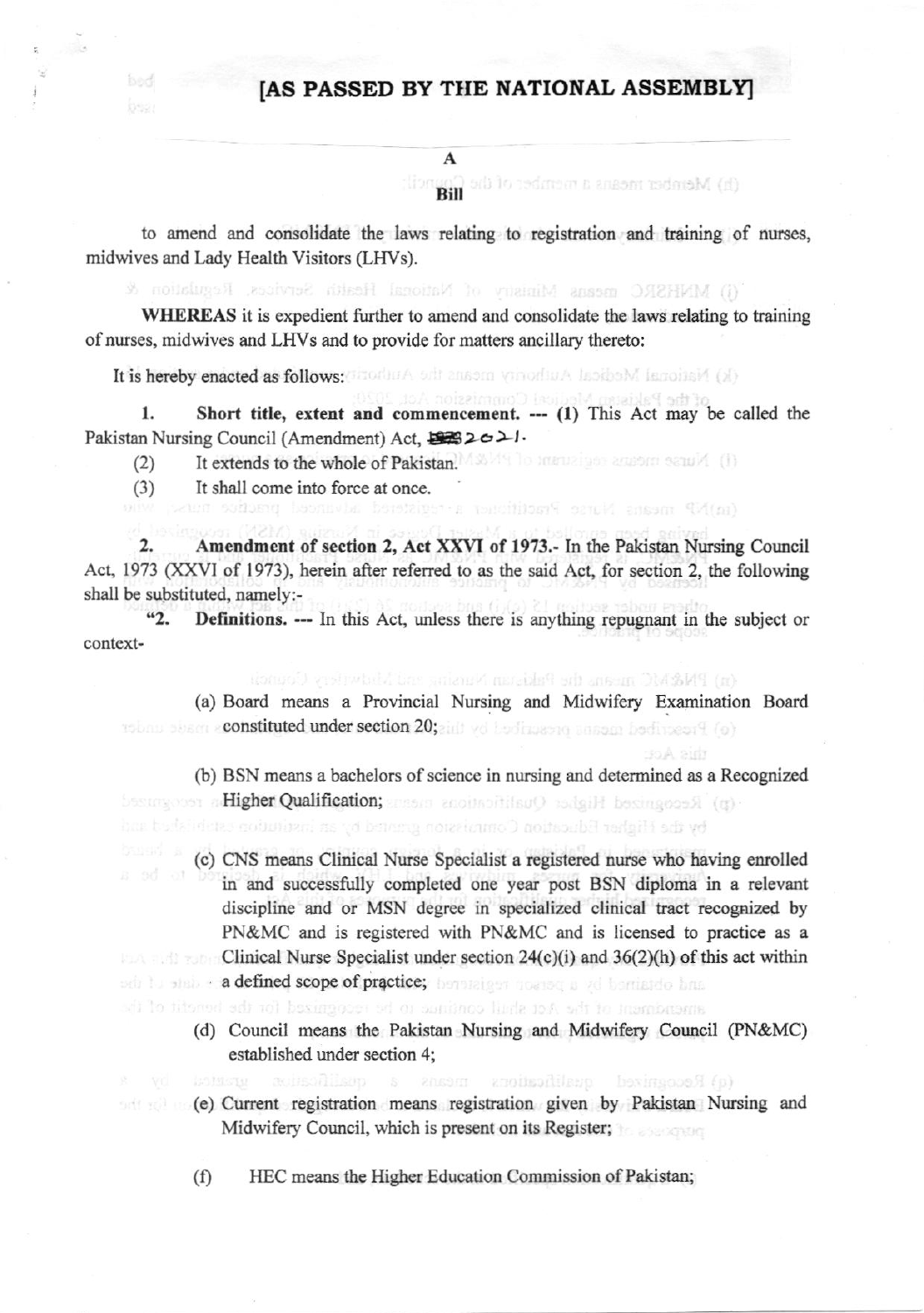(g) LHV means Lady Health Visitor" who has completed the prescribed qualification recognized by PN&MC, and has been registered and licensed by the PN&MC as a registered lady health visitor;

(h) Member means a member of the Council;

(i) Ministry means administrative ministry of PN&MC;

(j) MNHSRC means Ministry of National Health Services, Regulation & sainima or ga Coordination; 28 人名日 保古联合国(1977)

(k) National Medical Authority means the Authority constituted under section 15 of the Pakistan Medical Commission Act, 2020; ad bullio

of our sex und

tai lef

(l) Nurse means registrant of PN&MC licensed to practice as a nurse;

(m)NP means Nurse Practitioner a registered advanced practice nurse, who having been enrolled to a Master Degree in Nursing (MSN) recognized by finitie 3 vote PN&MC, is registered with PN&MC as Nurse Practitioner and is currently ghevelof ar licensed by PN&MC to practice autonomously and in collaboration with others under section 15 (c)(i) and section 26 (2)(i) of this act within a defined scope of practice.

(n) PN&MC means the Pakistan Nursing and Midwifery Council.

brook anteriment webs all has primit himison in making tenot

traco des

a sa maitor ni bi bi nool si bini Divisi

- (o) Prescribed means prescribed by this Act and rules and regulations made under this Act:
- (p) Recognized Higher Qualifications means a degree qualification recognized by the Higher Education Commission granted by an institution established and maintained in Pakistan or in a foreign country, or granted by a board hellotm min /university for nurses, midwives and LHV which is declared to be a recognized higher qualification for the purposes of this Act. connect by
- Provided any qualification recognized as a higher qualification under this Act and obtained by a person registered with the PN&MC prior to the date of the amendment of the Act shall continue to be recognized for the benefit of the (OMd (作) 1 person registered prior to the date of the amendment;
	- (q) Recognized qualifications means a qualification granted by Board/University for which is declared to be a recognized qualification for the purposes of this Act and includes: and bides and a state of the state of the state of the state of the state of

(i) a qualification specified in the schedule; and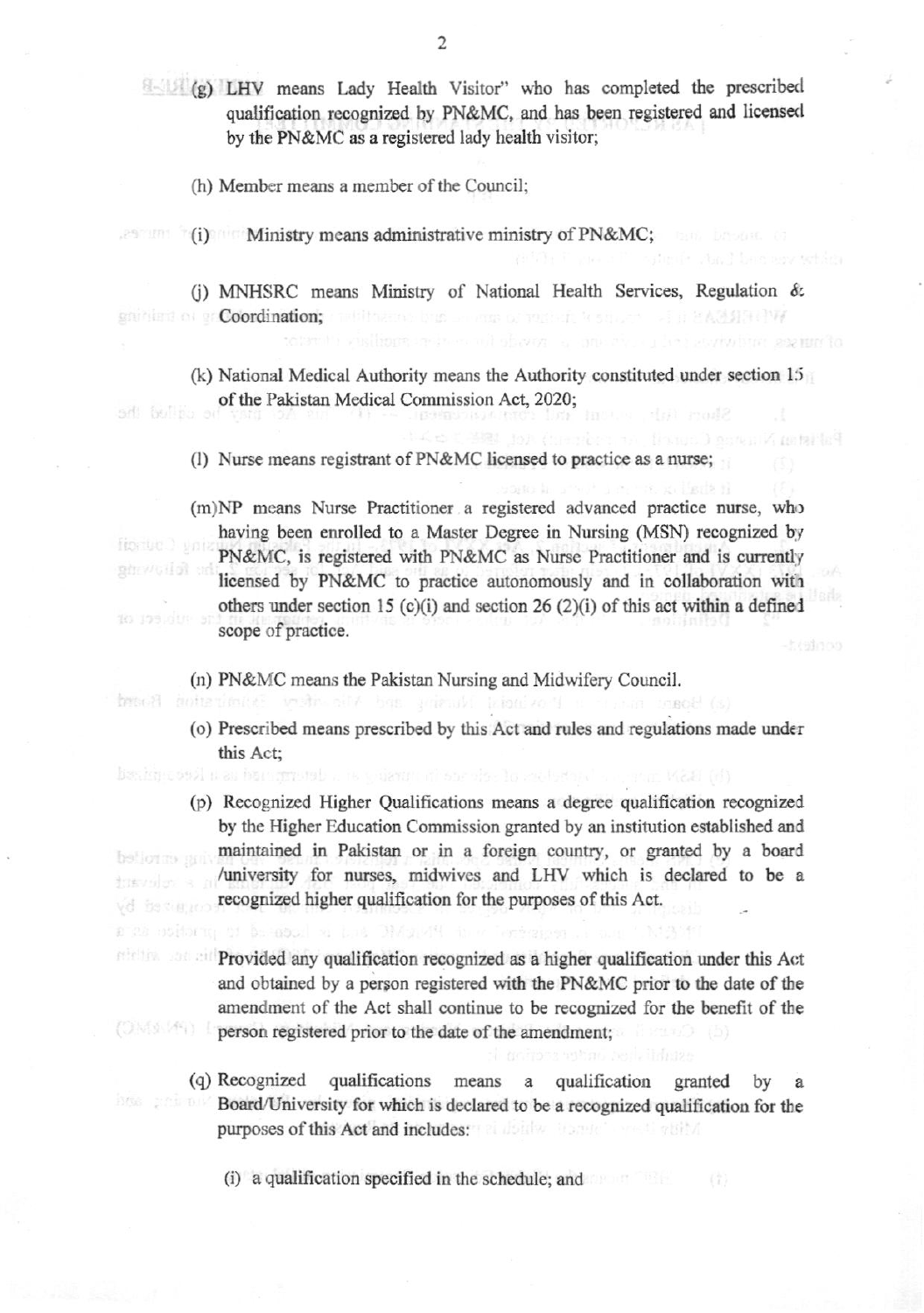(ii) a qualification which was, immediately before the commencement of this and and act, a recognized qualification under the Pakistan Nursing Council Act, 1952 (LIX of 1952) and 1973 to the extent of only such person registered with the PN&MC prior to this amendment to the Act unless continued to **Example 10 be recognized after the amendment to this Act;** 

Council if the individual or his/her family has a vested interest

- (r) Register means the register of nurses, midwives, Lady Health visitors and nursing auxiliaries maintained under section 20;
- Regulations mean regulations made under this Act.  $(s)$
- (t) RM means Registered Midwife who has completed the prescribed qualification recognized by PN&MC and has been registered and licensed by PN&MC to practice as a registered midwife;
- (u) Other Committees means sub-committees appointed by the council for special purpose under section 11(2) of the Act. person holding the corresponding of

Insertion of new section 2A, Act XXVI of 1973.- In the said Act, after section 2, 3. the following new section 2A shall be inserted namely:-

 $42A.$ Purpose of Pakistan Nursing and Midwifery Council. --- (a) To protect, promote, and maintain the public health and wellbeing,

- $(b)$ To serve the public of Pakistan with regards to healthcare services in general, but nursing and Midwifery services in particular,
- (c) To ensure competence of registered professionals of PN&MC, and
- $(d)$ To liaison with all stakeholders about nursing and Midwifery education, professional conduct and practice within and outside the Republic of Pakistan"

eattle department or cautivalent provinc

4. Amendment of section 3, Act XXVI of 1973. - In the said Act, in section be at least an associate professor or higher lovel (8th o

minimum of seven years' experience as a Nursine or

- in the heading, after the word "the", the words "Pakistan Nursing and  $(a)$ Midwifery" shall be inserted;
- $(b)$ for the sub-section (1), the following shall be substituted, namely; -

"(1) The Federal Government shall establish a Council to be called the Pakistan Nursing and Midwifery Council, which shall be nationally representative and which shall elect an Executive Committee to administer and manage the affairs of the Council which shall be elected by the members of the Council every three years and booinclude 32 voting members."; ivage laminum

 $(c)$  after sub-section (2), the following new sub-sections (3), (4) and (5) shall be inserted, namely: coannanty